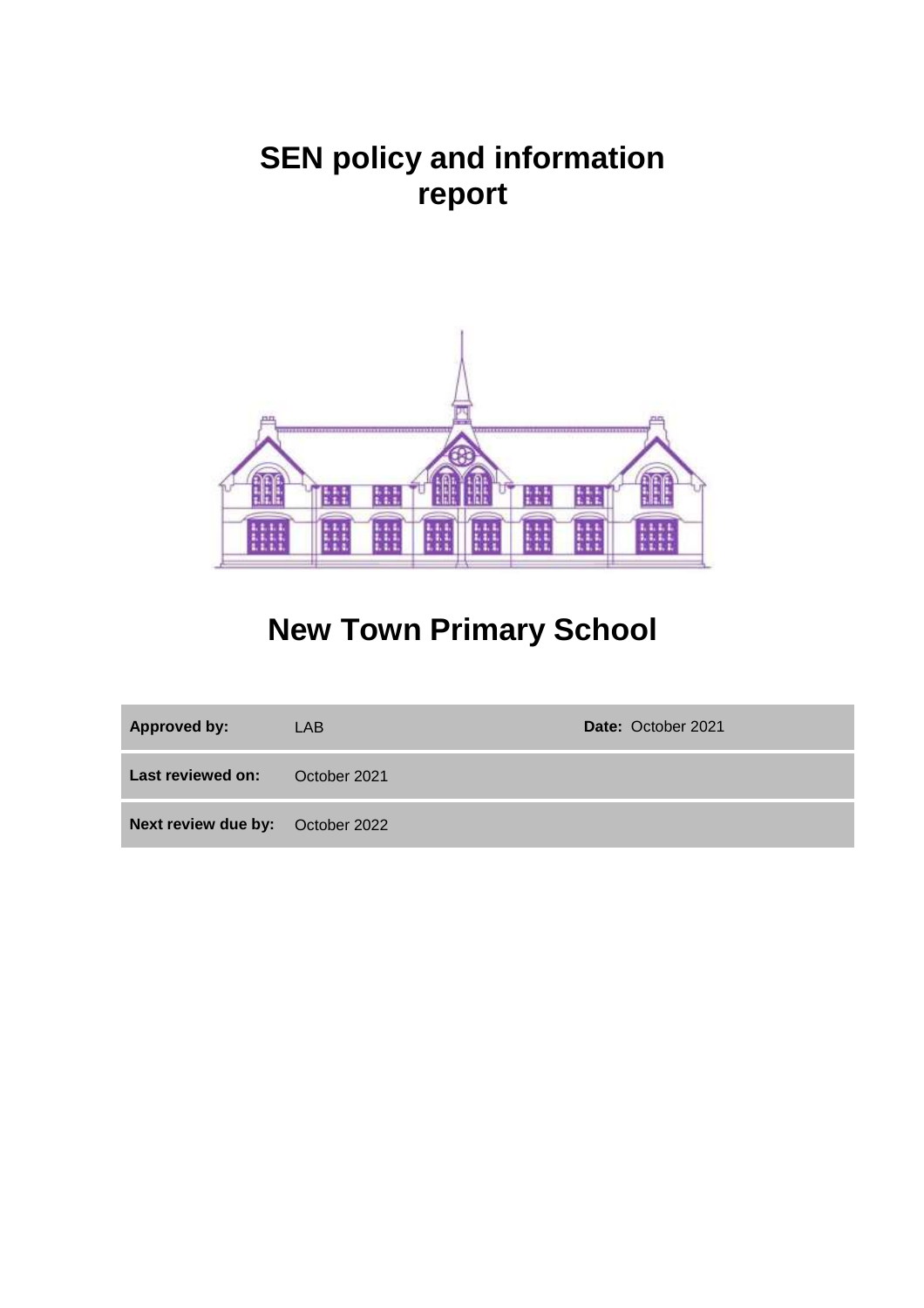## **1. Rationale**

New Town is committed to providing an appropriate and high quality education to all. We believe that all children, including those identified as having special educational needs and disabilities (SEND), have a common entitlement to a broad and balanced academic and social curriculum, which is accessible to them,and to be fully included in all aspects of school life.

We believe that all children should be equally valued in school. We will strive to eliminate prejudice and discrimination in our school, and to help them develop an environment where all children can flourish andfeel safe.

We are committed to Inclusion. We aim to create a sense of community and belonging within our school, andto offer new opportunities to learners who may have experienced previous difficulties. This does not mean that we will treat all learners in the same way, but that we will respond to learners in ways which take account of their varied life experiences and needs.

This policy describes the way we meet the needs of children who experience barriers to their learning, which may relate to sensory or physical impairment, communication and interaction difficulties, cognition and learning difficulties or social, emotional and mental health needs, or may relate to factors in their environment, including the learning environment they experience in school.

We recognise that pupils learn at different rates and that there are many factors affecting achievement. Manypupils, at some point in their school career, may experience difficulties of a long or short term nature, which affect their learning. New Town aims to identify these needs as they arise and provide teaching and learning contexts which enable every child to achieve to his or her full potential.

The development and monitoring of each school's work on Inclusion will be undertaken by its Inclusion Manager or Special Educational Needs Coordinator (SENCo) alongside the Headteacher and the School Leadership Team.

Each school will appoint a SEND governor to oversee SEND provision.

## **2. Legislation and guidance**

This policy and information report is based on the statutory Special [Educational](https://www.gov.uk/government/uploads/system/uploads/attachment_data/file/398815/SEND_Code_of_Practice_January_2015.pdf) Needs and Disability [\(SEND\)Code of](https://www.gov.uk/government/uploads/system/uploads/attachment_data/file/398815/SEND_Code_of_Practice_January_2015.pdf) Practice and the following legislation:

- Part 3 of the [Children](http://www.legislation.gov.uk/ukpga/2014/6/part/3) and Families Act 2014, which sets out schools' responsibilities for pupils withSEN and disabilities
- [The Special Educational Needs and Disability Regulations 2014,](http://www.legislation.gov.uk/uksi/2014/1530/contents/made) which set out schools' responsibilities for education, health and care (EHC) plans, SEN co-ordinators (SENCOs) and the SEN information report

This policy also complies with our funding agreement and articles of association.

## **3. Definitions**

A pupil has SEN if they have a learning difficulty or disability which callsforspecial educational provision tobe made for them.

They have a learning difficulty or disability if they have:

- A significantly greater difficulty in learning than the majority of others of the same age, or
- A disability which prevents or hinders them from making use of facilities of a kind generally providedfor others of the same age in a mainstream school

Special educational provision is educational or training provision that is additional to, or different from, thatmade generally for other children or young people of the same age by a mainstream school.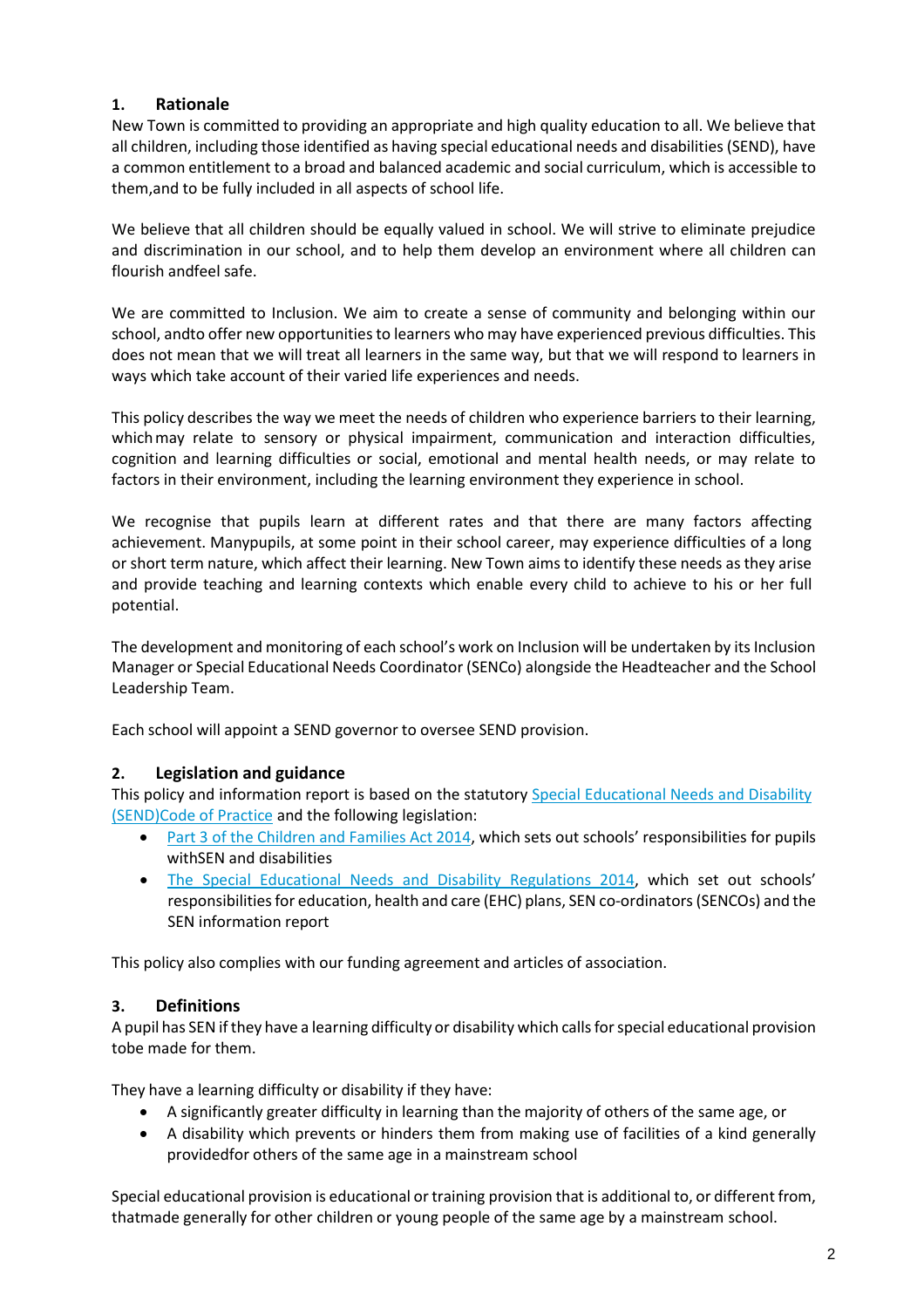# **4. Roles and responsibilities**

# **4.1 The SENCO**

The SENCO will:

- Work with the headteacher and SEN governor to determine the strategic development of the SENpolicy and provision in the school
- Have day-to-day responsibility for the operation of this SEN policy and the co-ordination of specificprovision made to support individual pupils with SEN, including those who have EHC plans
- Provide professional guidance to colleagues and work with staff, parents, and other agencies toensure that pupils with SEN receive appropriate support and high quality teaching
- Advise on the graduated approach to providing SEN support
- Advise on the deployment of the school's delegated budget and other resources to meet pupils' needs effectively
- Be the point of contact for external agencies, especially the local authority and its support services
- Liaise with potential next providers of education to ensure pupils and their parents are informedabout options and a smooth transition is planned
- Work with the headteacher and governing board to ensure that the school meets its responsibilitiesunder the Equality Act 2010 with regard to reasonable adjustments and access arrangements
- Ensure the school keeps the records of all pupils with SEN up to date

## **4.2 The SEN governor**

The SEN governor will:

- Help to raise awareness of SEN issues at governing board meetings
- Monitor the quality and effectiveness of SEN and disability provision within the school and updatethe governing board on this
- Work with the headteacher and SENCO to determine the strategic development of the SEN policyand provision in the school

## **4.3 The headteacher**

The headteacher will:

- Work with the SENCO and SEN governorto determine the strategic development of the SEN policyand provision in the school
- Have overall responsibility for the provision and progress of learners with SEN and/or a disability

## **4.4 Class teachers**

Each class teacher is responsible for:

- The progress and development of every pupil in their class
- Working closely with any teaching assistants or specialist staff to plan and assess the impact of support and interventions and how they can be linked to classroom teaching
- Working with the SENCO to review each pupil's progress and development and decide on any changes to provision
- Ensuring they follow this SEN policy

## **5. SEN information report**

## **5.1 The kinds of SEN that are provided for**

Our school currently provides additional and/or different provision for a range of needs, including:

- Communication and interaction, for example, autistic spectrum disorder, Asperger's Syndrome,speech and language difficulties
- Cognition and learning, for example, dyslexia, dyspraxia,
- Social, emotional and mental health difficulties, for example, attention deficit hyperactivity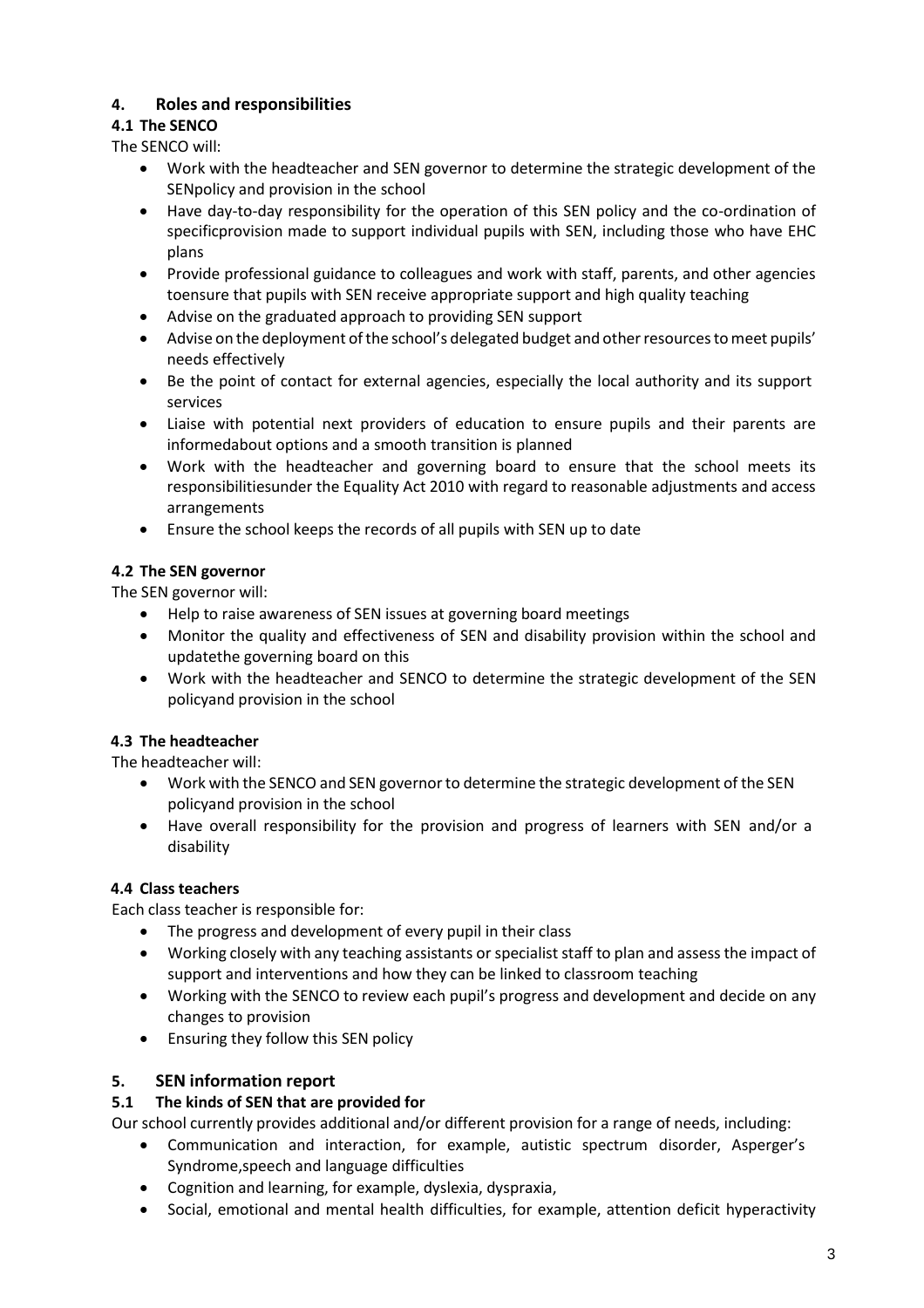disorder(ADHD),

 Sensory and/or physical needs, for example, visual impairments, hearing impairments, processingdifficulties, epilepsy

## **5.2 Identifying pupils with SEN and assessing their needs**

We will assess each pupil's current skills and levels of attainment on entry, which will build on previous settings and Key Stages, where appropriate. Class teachers will make regular assessments of progress forall pupils and identify those whose progress:

- Is significantly slower than that of their peers starting from the same baseline
- Fails to match or better the child's previous rate of progress
- Fails to close the attainment gap between the child and their peers
- Widens the attainment gap

This may include progress in areas other than attainment, for example, social needs.

Slow progress and low attainment will not automatically mean a pupil is recorded as having SEN.

When deciding whether special educational provision is required, we will start with the desired outcomes, including the expected progress and attainment, and the views and the wishes of the pupil and their parents.We will use this to determine the support that is needed and whether we can provide it by adapting our core offer, or whether something different or additional is needed.

## **5.3 Consulting and involving pupils and parents**

We will have an early discussion with the pupil and their parents when identifying whether they need specialeducational provision. These conversations will make sure that:

- Everyone develops a good understanding of the pupil's areas of strength and difficulty
- We take into account the parents' concerns
- Everyone understands the agreed outcomes sought for the child
- Everyone is clear on what the next steps are

Notes of these early discussions will be added to the pupil's record and given to their parents.We will formally notify parents when it is decided that a pupil will receive SEN support.

## **5.4 Assessing and reviewing pupils' progress towards outcomes**

We will follow the graduated approach and the four-part cycle of **assess, plan, do, review**.

The class teacher will work with the SENCO to carry out a clear analysis of the pupil's needs. This will draw on:

- The teacher's assessment and experience of the pupil
- Their previous progress, attainment and behaviour
- Other teachers' assessments, where relevant
- The individual's development in comparison to their peers and national data
- The views and experience of parents
- The pupil's own views
- Advice from external support services, if relevant. The assessment will be reviewed regularly.

All teachers and support staff who work with the pupil will be made aware of their needs, the outcomes sought, the support provided, and any teaching strategies or approaches that are required. We will regularlyreview the effectiveness of the support and interventions and their impact on the pupil's progress.

## **5.5 Supporting pupils moving between phases and preparing for adulthood**

We will share information with the school, college, or other setting the pupil is moving to. We will agree withparents and pupils which information will be shared as part of this. Pupils will be supported with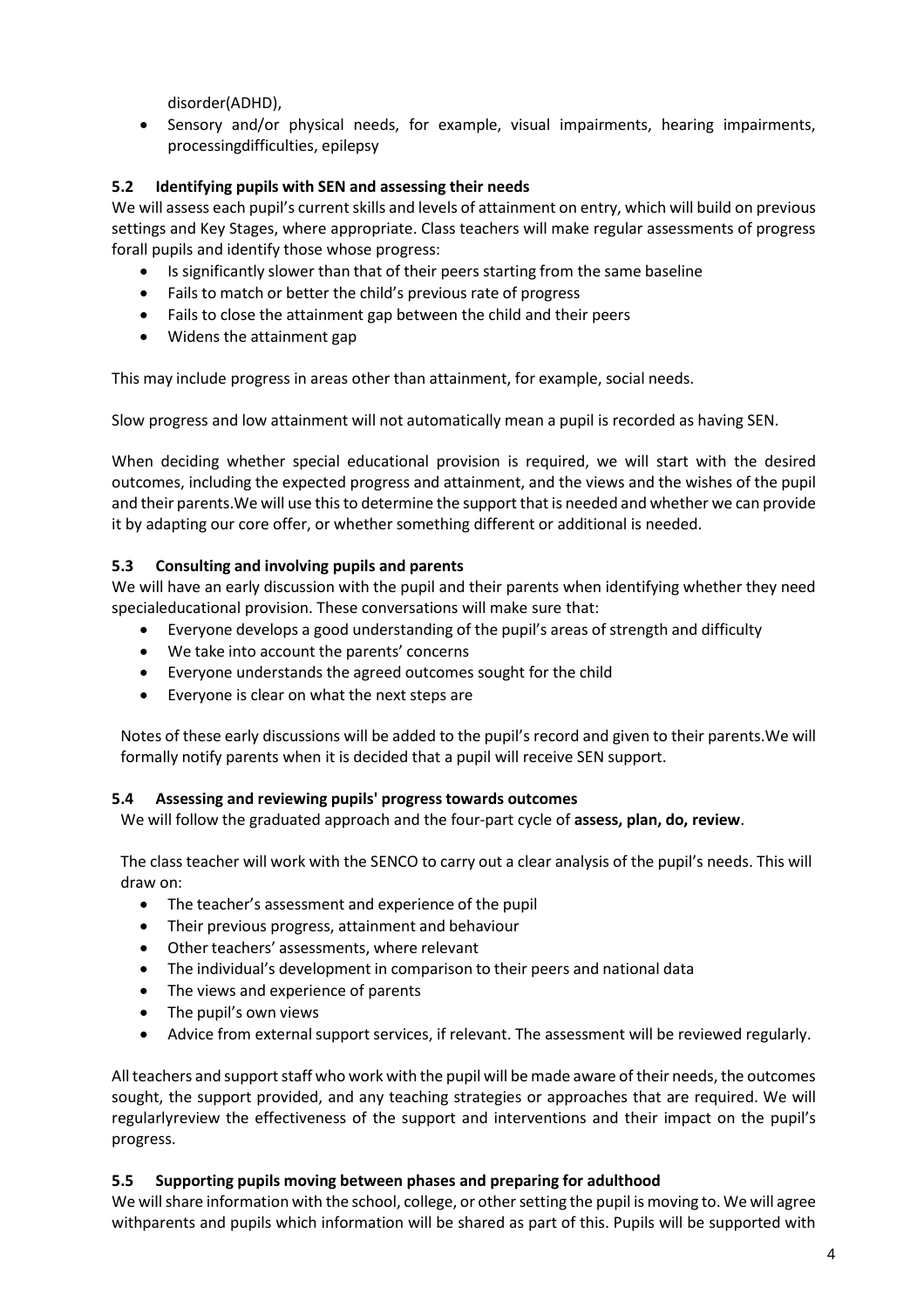their transition through the use of visits, social stories, time to talk etc.

#### **5.6 Our approach to teaching pupils with SEN**

Teachers are responsible and accountable for the progress and development of all the pupils in their class.

High quality teaching is our first step in responding to pupils who have SEN. This will be differentiated forindividual pupils.

We will also provide a range of interventions. These may include:

- Use of our sensory room 'The Glastonbury Room'.
- Support within a 'small garden' approach.
- ELSA/Pastoral support
- Targeted support for phonics, English and/or maths.
- Speech and Language support
- Sensory circuits

#### **5.7 Adaptations to the curriculum and learning environment**

We make the following adaptations to ensure all pupils' needs are met:

- Differentiating our curriculum to ensure all pupils are able to access it, for example, by grouping, 1:1work, teaching style, content of the lesson, etc.
- Adapting our resources and staffing
- Using recommended aids, such as laptops, coloured overlays, visual timetables, larger font, breakout space, individual work stations etc.
- Differentiating our teaching, for example, giving longer processing times, pre-teaching of key vocabulary, reading instructions aloud etc.

#### **5.8 Additional support for learning**

We work with the following agencies to provide support for pupils with SEN:

- Educational Psychologists
- Speech and Language Therapists
- Occupational Therapists
- Physiotherapists
- Dieticians
- School nurses/health visitors
- Portage
- ASD Advisory team
- Social Workers/Family Support Workers
- Behaviour Support/Pupil Referral Units
- Continence team
- A range of therapeutic approaches these include art therapy, music therapy and sport therapy

#### **5.9 Evaluating the effectiveness of SEN provision**

We evaluate the effectiveness of provision for pupils with SEN by:

- Reviewing pupils' individual progress towards their goals each term
- Reviewing the impact of interventions
- Using pupil questionnaires
- Monitoring by the SENCO
- Using provision maps to measure progress
- Holding annual reviews for pupils with statements of SEN or EHC plans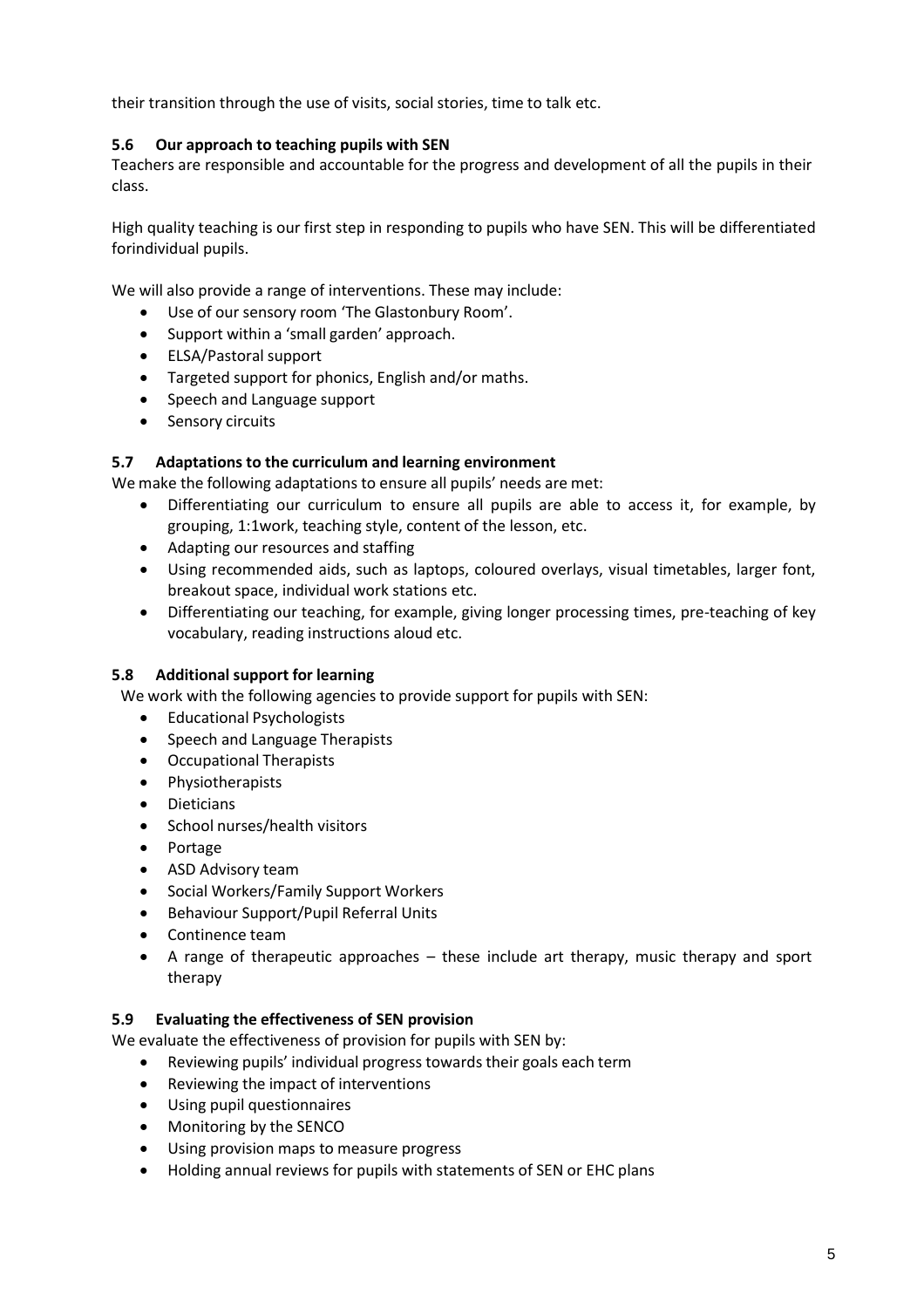## **5.10 Enabling pupils with SEN to engage in activities available to those in the school whodo not have SEN**

New Town works hard to ensure pupils recognise the importance of equality and inclusion through thefollowing school values:

- Love and kindness
- Tolerance and inclusivity
- Honesty and trust
- Determination and resilience

All of our extra-curricular activities and school visits are available to all our pupils, including our breakfast club and after-school activities. All pupils are encouraged to go on our residential trips. All pupils are encouraged to take part in sports day, school plays, special workshops, etc. No pupil is ever excluded fromtaking part in these activities because of their SEN status or disability.

Our school's accessibility plan can be found on the school website.

## **5.11 Support for improving emotional and social development**

We provide support for pupils to improve their emotional and social development in the following ways:

- Support from our pastoral team, including trained ELSAs.
- Strong relationships between all staff, pupils and their families. We have a zero tolerance approach to bullying.

## **5.12 Complaints about SEN provision**

Complaints about SEN provision in our school should be made to the SENCO in the first instance. They may then be referred to the school's complaints policy.

The parents of pupils with disabilities have the right to make disability discrimination claims to the first-tier SEND tribunal if they believe that our school has discriminated against their children. They can make a claimabout alleged discrimination regarding:

- Exclusions
- Provision of education and associated services
- Making reasonable adjustments, including the provision of auxiliary aids and services

## **5.13 Contact details ofsupport services for parents of pupils with SEN**

Further advice or support regarding pupils' needs can be sought via the class teachers or the SENCO whowill be able to signpost parents to relevant services as applicable.

#### **5.14 Contact details for raising concerns**

Any concerns regarding SEND should be brought to the attention of the SENCO.

## **5.15 The local authority local offer**

Reading Borough Council's local offer can be found here: <https://servicesguide.reading.gov.uk/kb5/reading/directory/family.page?familychannel=3>

#### **6. Monitoring arrangements**

This policy and information report will be reviewed by the headteacher annually. It will also be updated if anychanges to the information are made during the year.

It will be approved by the local academy board (LAB).

## **7. Links with other policies and documents**

This policy links to our policies on:

• Accessibility plan